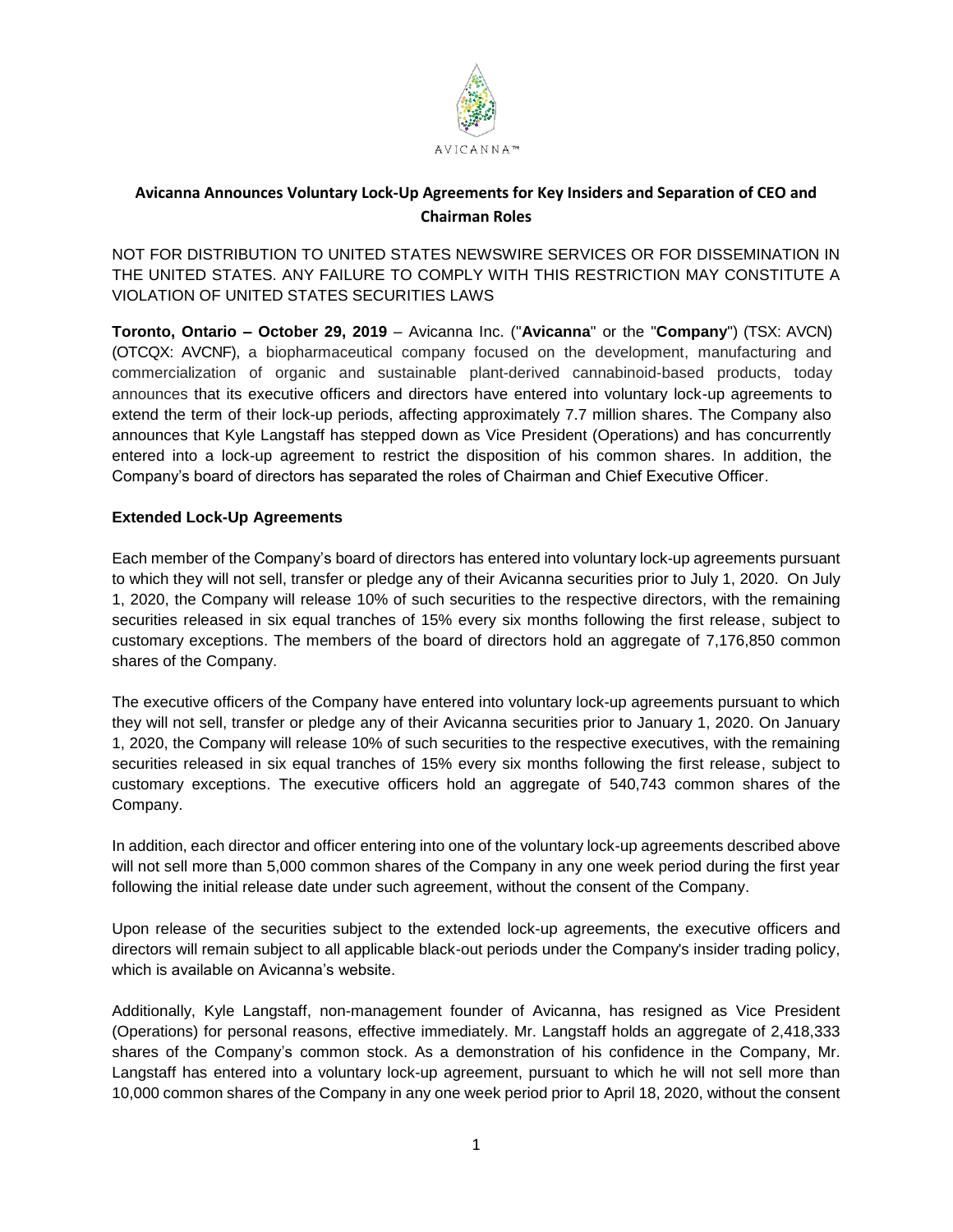

of the Company. Under Mr. Langstaff's lock-up agreement, 10% of his securities were released on October 18, 2019, and the remaining securities are to be released in six equal tranches of 15% every six months following the first release, subject to customary exceptions. As of the date hereof, Mr. Langstaff has not disposed of any of his securities of the Company.

Aras Azadian, the Company's Chief Executive Officer, stated, "These extended lock-up agreements demonstrate the confidence that the management team and the board of directors have in the Company's long-term potential. We believe these agreements will further strengthen the commitment of all stakeholders to achieving our goal of becoming an industry leader in organic and sustainable plant-derived cannabinoidbased products."

# **Separation of Chairman and CEO Roles**

The Company's board of directors also decided to separate the roles of Chairman and Chief Executive Officer. Mr. Azadian will continue as the Company's Chief Executive Officer. Avicanna's board of directors appointed Dr. Chandrakant Panchal, current independent Lead Director, as the Company's Non-Executive Chairman, effective immediately.

Mr. Azadian, stated, "Avicanna's commitment to best practices extends to all areas of the Company. The separation of the Chairman and CEO roles is an important feature in an independent board and its duties to oversee the Company's operations. We are happy to appoint Dr. Panchal, who is an experienced director and biotechnology industry veteran, as Avicanna's Non-Executive Chairman."

"I am delighted and honored to be elected as non-executive Chairman of Avicanna. It is imperative that corporate governance is a priority for the Company. The separation of the roles of Chairman and CEO reflect the board and the Company's commitment to good corporate governance," said Dr. Chandrakant Panchal, the Company's Non-Executive Chairman.

# **About Avicanna**

Avicanna is an Ontario corporation focused on the development, manufacturing and commercialization of plant-derived cannabinoid-based products through its two main business segments, cultivation and research and development.

Avicanna's two majority-owned subsidiaries, Sativa Nativa S.A.S. and Santa Marta Golden Hemp S.A.S., both located in Santa Marta, Colombia are the base for Avicanna's cultivation activities. These two companies are licensed to cultivate and process cannabis for the production of cannabis extracts and purified cannabinoids including cannabidiol (CBD) and tetrahydrocannabinol (THC).

Avicanna's research and development business is primarily conducted out of Canada at its headquarters in the Johnson & Johnson Innovation Centre, JLABS @ Toronto. Avicanna's scientific team develops products, and Avicanna has also engaged the services of researchers at the Leslie Dan Faculty of Pharmacy at the University of Toronto for the purpose of optimizing and improving upon its products.

Avicanna's research and development and cultivation activities are focused on the development of its key